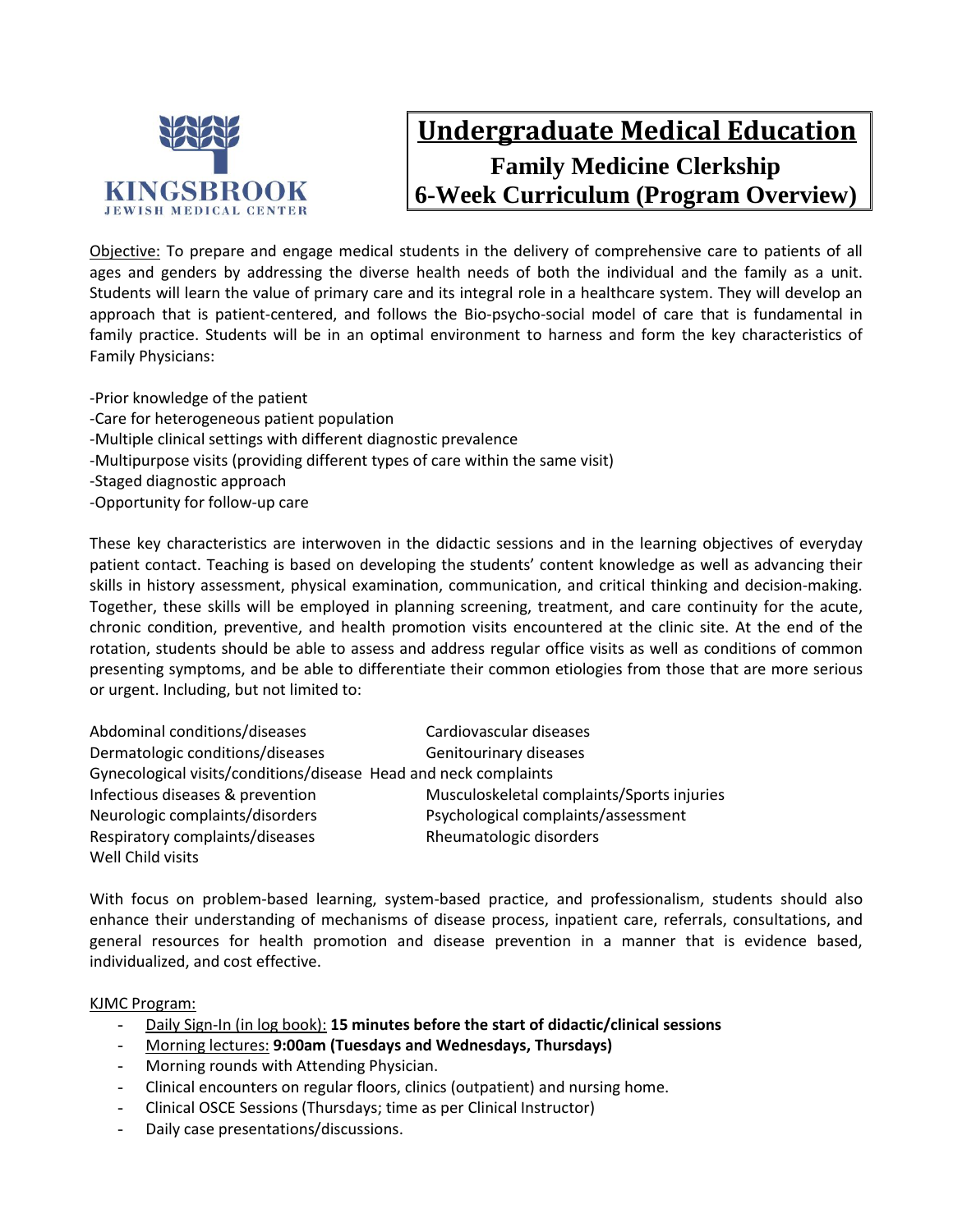- Consults and short-calls with Attending/Residents.
- Daily Sign-Out (in log book): Students may sign out when leaving for clinic (if off-site) after scheduled clinic shift (if on-site).
- Short-Call/Clinic Service: Cut-off time is **8:00pm**
- 6 Weekly Case Logs (submitted weekly as hard copies to the UME Office); Forms may be downloaded from [www.kingsbrook.org/ume](http://www.kingsbrook.org/ume)
- 3 H&P Case Write-Ups (submitted every two weeks as hard copies to Attending and as electronic copy to the UME Office; H&P instructions and sample H&P available at [www.kingsbrook.org/ume\)](http://www.kingsbrook.org/ume)
- Midterms (Week 3)
- Final Exam (Week 6)
- Supplemental Reading Materials:

*Master the Boards USMLE Step 2 CK, 2<sup>nd</sup> Edition* Fischer *et al Washington Manual of Medical Therapeutics, 31st Edition* Green *et al Pocket Medicine,*  $4^{th}$  *Edition* Marc S. Sabatine *Goldman's Cecil Medicine* Goldman *et al Harrison's Principles of Internal Medicine, 17th Edition* Fauci *et al Step-Up to Medicine, 2nd Edition* Agabegi & Agabegi *First Aid for the USMLE Step 2 CK, 8th Edition* Le *et al*

Medical Library Digital Databases (accessible via in-house computers only):

| Computers: Username: doctor                                   |                                        | Password: hospital   |
|---------------------------------------------------------------|----------------------------------------|----------------------|
| MDConsult: http://www.mdconsult.com                           |                                        | No password required |
| http://www.utdol.com<br>UpToDate:                             |                                        | No password required |
| STAT!Ref: http://www.statref.com                              |                                        |                      |
| Username: Kingsbrook Password: Library                        |                                        |                      |
| http://www.AccessSurgery.com<br>McGraw-Hill's Access Surgery: |                                        |                      |
| Username: kingsbrook Password: medicine                       |                                        |                      |
| Journals/Publications:                                        | http://gateway.ovid.com                |                      |
|                                                               | Username: kjm199001 Password: changeme |                      |

### **ROTATION SCHEDULE**

### *Didactic Lectures :*

| • Tuesdays   | 9:00am-10:00am  | Lecture, Classroom C                   |
|--------------|-----------------|----------------------------------------|
| • Tuesdays   | 10:00am-12:00pm | Review, Classroom A                    |
| • Wednesdays | 8:00am-10:00am  | Lecture, Classroom A                   |
| • Thursdays  | 9:00am-10:00am  | Lecture, Classroom A                   |
| • Thursdays  | 10:00am-11:00am | SimLab (M411) - Clinical OSCE Sessions |
|              |                 |                                        |

### Clinicals:

- After Lecture, please report to your respective Attending Physician for clinical hours, case presentations and topic-based discussions.
- Time and commitment is based on your individual Attending Physician for that particular clerkship week. Note the time that you leave for clinic in the Log Book.
- Write SOAP note for assigned patients, as per Attending Physician.
- Follow assigned patients from admission to discharge. Perform a mini H&P of each new patient to present to the Attending and colleagues in your respective group, as well as follow up on, and presentation of, the patient's continuing in-house care.